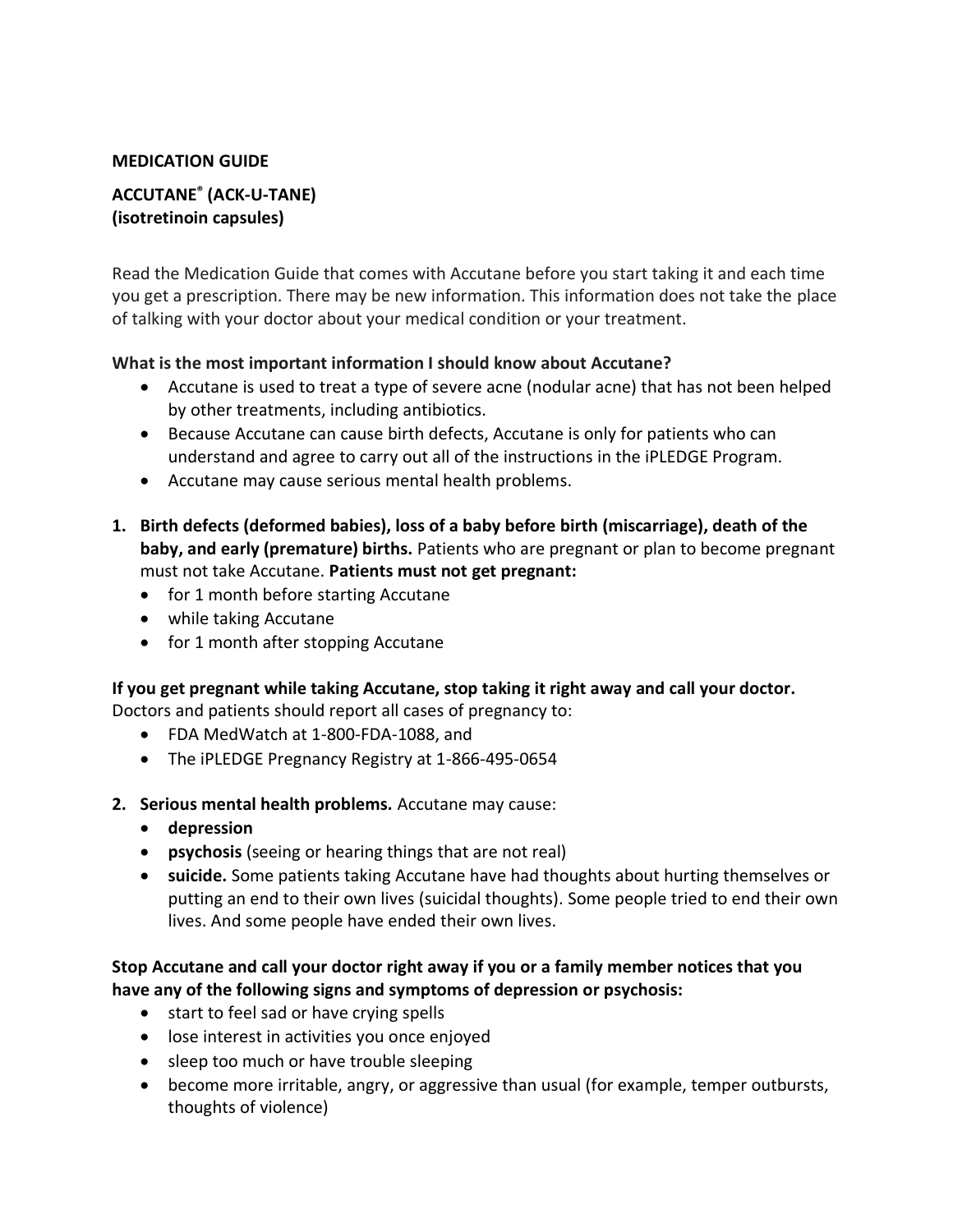- have a change in your appetite or body weight
- have trouble concentrating
- withdraw from your friends or family
- feel like you have no energy
- have feelings of worthlessness or guilt
- start having thoughts about hurting yourself or taking your own life (suicidal thoughts)
- start acting on dangerous impulses
- start seeing or hearing things that are not real

After stopping Accutane, you may also need follow-up mental health care if you had any of these symptoms.

## **What is Accutane?**

Accutane is a medicine taken by mouth to treat the most severe form of acne (nodular acne) that cannot be cleared up by any other acne treatments, including antibiotics. Accutane can cause serious side effects (see **"What is the most important information I should know about Accutane?"**). Accutane can only be:

- prescribed by doctors that are registered in the iPLEDGE Program
- dispensed by a pharmacy that is registered with the iPLEDGE Program
- given to patients who are registered in the iPLEDGE Program and agree to do everything required in the program

#### **What is severe nodular acne?**

Severe nodular acne is when many red, swollen, tender lumps form in the skin. These can be the size of pencil erasers or larger. If untreated, nodular acne can lead to permanent scars.

#### **Who should not take Accutane?**

- **Do not take Accutane if you are pregnant, plan to become pregnant, or become pregnant during Accutane treatment.** Accutane causes severe birth defects. See **"What is the most important information I should know about Accutane?"**
- **Do not take Accutane if you are allergic to anything in it.** See the end of this Medication Guide for a complete list of ingredients in Accutane. Accutane contains parabens as the preservatives.

## **What should I tell my doctor before taking Accutane? Tell your doctor if you or a family member has any of the following health conditions:**

- mental problems
- asthma
- liver disease
- diabetes
- heart disease
- bone loss (osteoporosis) or weak bones
- an eating problem call anorexia nervosa (where people eat too little)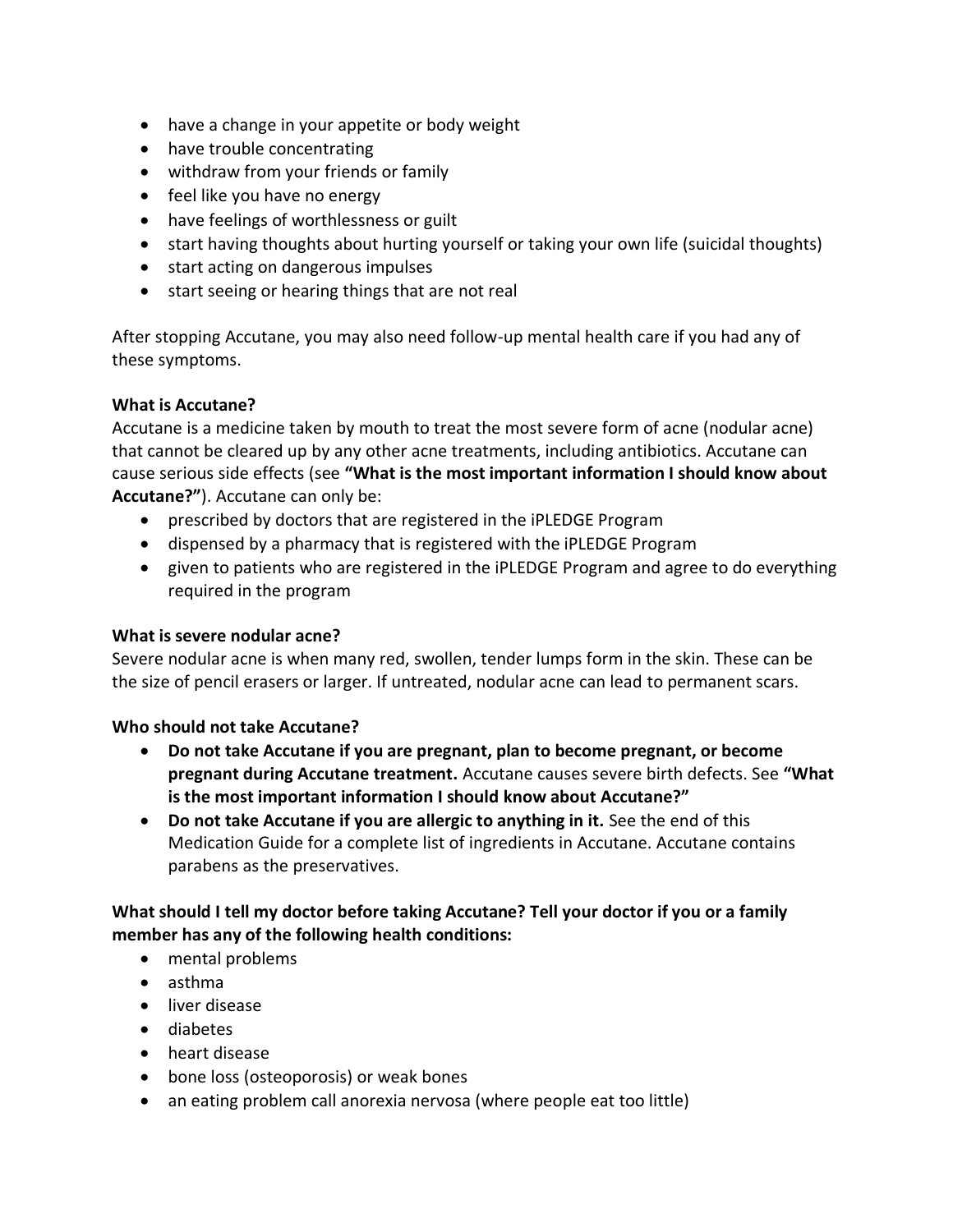• food or medicine allergies

**Tell your doctor if you are pregnant or breastfeeding. Accutane must not be used by women who are pregnant or breastfeeding.** 

**Tell your doctor about all of the medicines you take including prescription and nonprescription medicines, vitamins and herbal supplements.** Accutane and certain other medicines can interact with each other, sometimes causing serious side effects. Especially tell your doctor if you take:

- **Vitamin A supplements.** Vitamin A in high doses has many of the same side effects as Accutane. Taking both together may increase your chance of getting side effects.
- **Tetracycline antibiotics.** Tetracycline antibiotics taken with Accutane can increase the chances of getting increased pressure in the brain.
- **Progestin-only birth control pills (mini-pills).** They may not work while you take Accutane. Ask your doctor or pharmacist if you are not sure what type you are using.
- **Dilantin (phenytoin).** This medicine taken with Accutane may weaken your bones.
- **Corticosteroid medicines.** These medicines taken with Accutane may weaken your bones.
- **St John's Wort.** This herbal supplement may make birth control pills work less effectively.

## **These medicines should not be used with Accutane unless your doctor tells you it is okay.**

Know the medicines you take. Keep a list of them to show to your doctor and pharmacist. Do not take any new medicine without talking with your doctor.

## **How should I take Accutane?**

- You must take Accutane exactly as prescribed. You must also follow all the instructions of the iPLEDGE Program. Before prescribing Accutane your doctor will:
	- explain the iPLEDGE Program to you
	- have you sign the Patient Information/Informed Consent (for all patients). Patients who can get pregnant must also sign another consent form.

## **You will not be prescribed Accutane if you cannot agree to or follow all the instructions of the iPLEDGE Program.**

- You will get no more than a 30-day supply of Accutane at a time. This is to make sure you are following the Accutane iPLEDGE Program. You should talk with your doctor each month about side effects.
- The amount of Accutane you take has been specially chosen for you. It is based on your body weight, and may change during treatment.
- Take Accutane 2 times a day with a meal, unless your doctor tells you otherwise. **Swallow your Accutane capsules whole with a full glass of liquid. Do not chew or suck**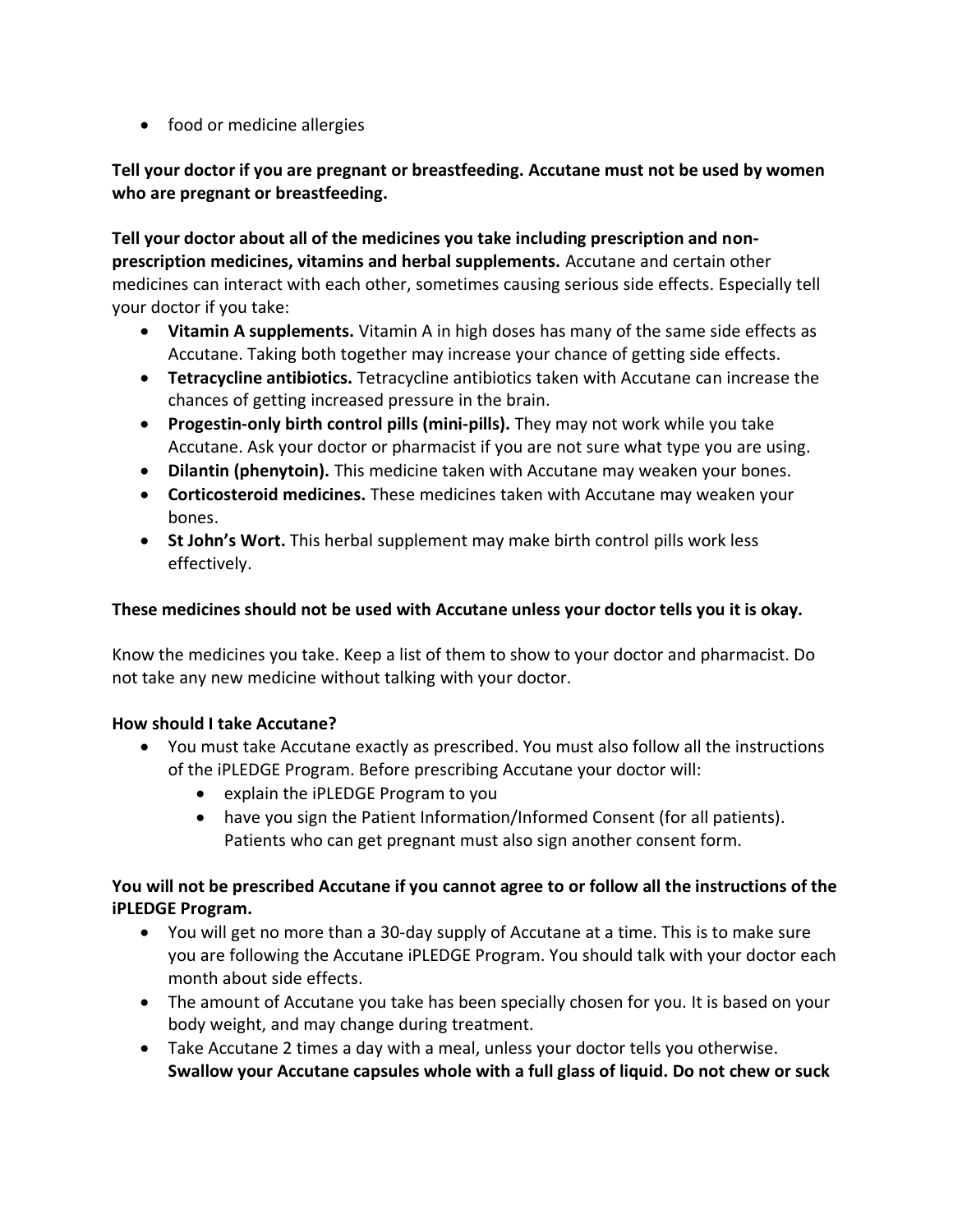**on the capsule.** Accutane can hurt the tube that connects your mouth to your stomach (esophagus) if it is not swallowed whole.

- If you miss a dose, just skip that dose. Do **not** take two doses at the same time.
- If you take too much Accutane or overdose, call your doctor or poison control center right away.
- Your acne may get worse when you first start taking Accutane. This should last only a short while. Talk with your doctor if this is a problem for you.
- You must return to your doctor as directed to make sure you don't have signs of serious side effects. Your doctor may do blood tests to check for serious side effects from Accutane. Patients who can get pregnant will get a pregnancy test each month.
- Patients who can get pregnant must agree to use two separate forms of effective birth control at the same time one month before, while taking, and for one month after taking Accutane. **You must access the iPLEDGE Program system to answer questions about the program requirements and to enter your two chosen forms of birth control.** To access the iPLEDGE Program system, go to [www.ipledgeprogram.com](http://www.ipledgeprogram.com/) or call 1-866- 495-0654. You must talk about effective birth control forms with your doctor or go for a free visit to talk about birth control with another doctor or family planning expert. Your doctor can arrange the free visit, which will be paid for by the company that makes Accutane.

You must talk about effective birth control forms with your doctor or go for a free visit to talk about birth control with another doctor or family planning expert. Your doctor can arrange this free visit, which will be paid for by the company that makes Accutane. **If you have sex at any time without using two forms of effective birth control, get pregnant, or miss your expected period, stop using Accutane and call your doctor right away.** 

## **What should I avoid while taking Accutane?**

- **Do not get pregnant** while taking Accutane and for one month after stopping Accutane. See **"What is the most important information I should know about Accutane?"**
- **Do not breast feed** while taking Accutane and for one month after stopping Accutane. We do not know if Accutane can pass through your milk and harm the baby.
- **Do not give blood** while you take Accutane and for one month after stopping Accutane. If someone who is pregnant gets your donated blood, their baby may be exposed to Accutane and may be born with birth defects.
- **Do not take other medicines or herbal products** with Accutane unless you talk to your doctor. See **"What should I tell my doctor before taking Accutane?"**
- **Do not drive at night until you know if Accutane has affected your vision.** Accutane may decrease your ability to see in the dark.
- **Do not have cosmetic procedures to smooth your skin, including waxing, dermabrasion or laser procedures, while you are using Accutane and for at least 6 months after you stop.** Accutane can increase your chance of scarring from these procedures. Check with your doctor for advice about when you can have cosmetic procedures.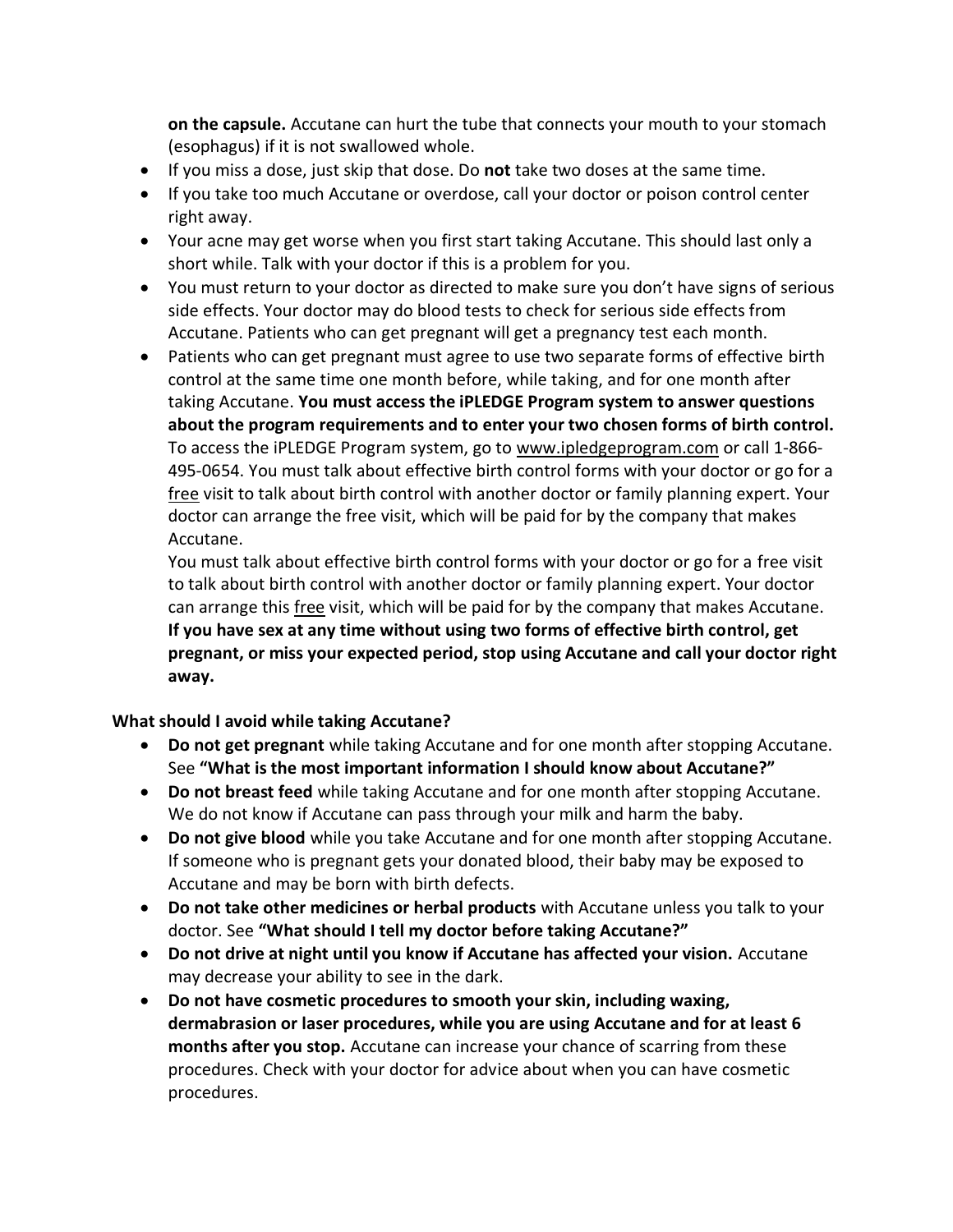- **Avoid sunlight and ultraviolet lights** as much as possible. Tanning machines use ultraviolet lights. Accutane may make your skin more sensitive to light.
- **Do not share Accutane with other people.** It can cause birth defects and other serious health problems.

# **What are the possible side effects of Accutane?**

- **Accutane can cause birth defects (deformed babies), loss of a baby before birth (miscarriage), death of the baby, and early (premature) births.** See **"What is the most important information I should know about Accutane?"**
- **Accutane may cause serious mental health problems.** See **"What is the most important information I should know about Accutane?"**
- **serious brain problems.** Accutane can increase the pressure in your brain. This can lead to permanent loss of eyesight and, in rare cases, death. Stop taking Accutane and call your doctor right away if you get any of these signs of increased brain pressure:
	- bad headache
	- blurred vision
	- dizziness
	- nausea or vomiting
	- seizures (convulsions)
	- stroke
- **skin problems.** Skin rash can occur in patients taking Accutane. In some patients a rash can be serious. Stop using Accutane and call your doctor right away if you develop conjunctivitis (red or inflamed eyes, like "pink eye"), a rash with a fever, blisters on legs, arms or face and/or sores in your mouth, throat, nose, eyes, or if your skin begins to peel.
- **stomach area (abdomen) problems.** Certain symptoms may mean that your internal organs are being damaged. These organs include the liver, pancreas, bowel (intestines), and esophagus (connection between mouth and stomach). If your organs are damaged, they may not get better even after you stop taking Accutane. Stop taking Accutane and call your doctor if you get:
	- severe stomach, chest or bowel pain
	- trouble swallowing or painful swallowing
	- new or worsening heartburn
	- diarrhea
	- rectal bleeding
	- yellowing of your skin or eyes
	- dark urine
- **bone or muscle problems.** Accutane may affect bones, muscles, and ligaments and cause pain in your joints or muscles. Tell your doctor if you plan hard physical activity during treatment with Accutane. Tell your doctor if you get:
	- back pain
	- joint pain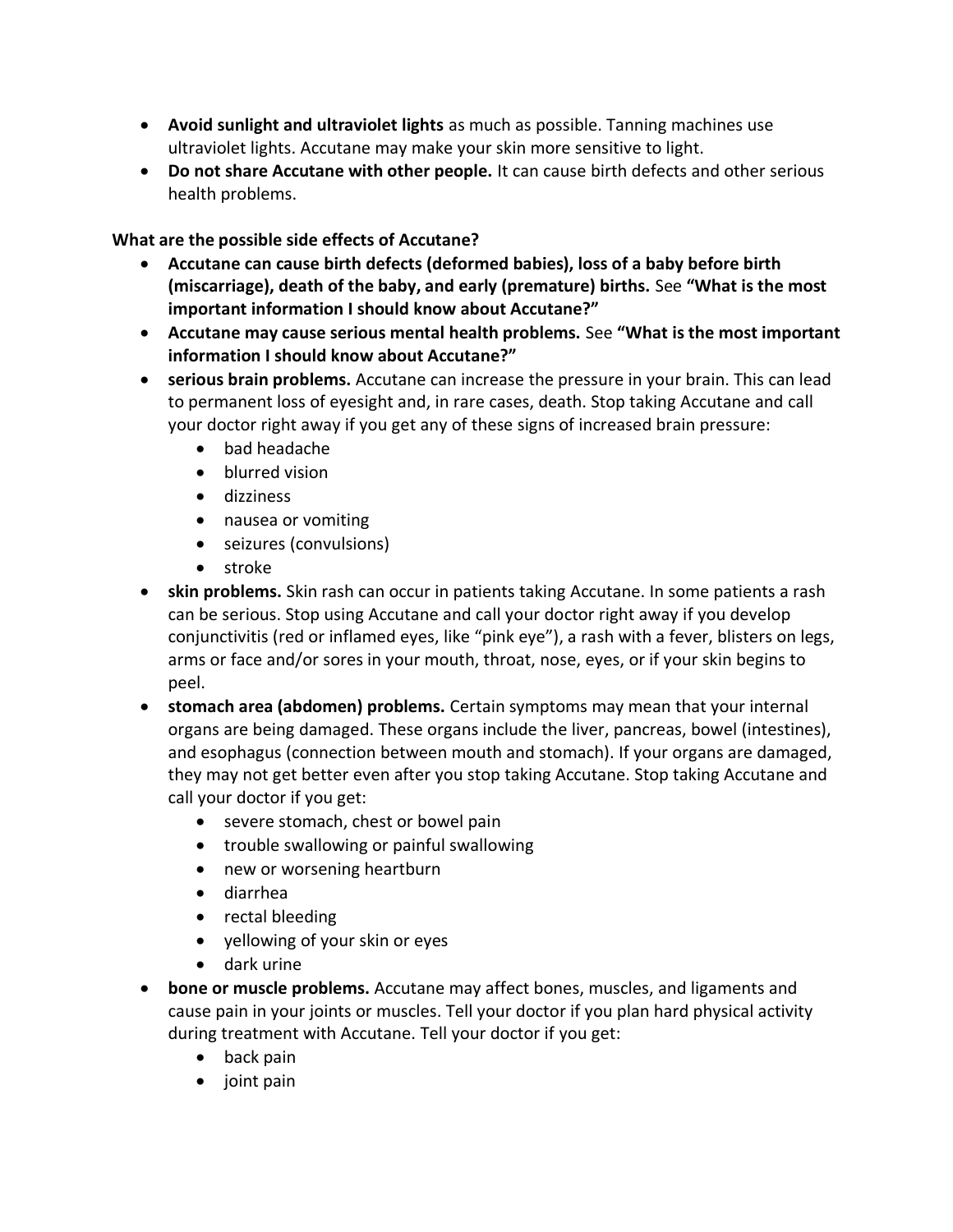• broken bone. Tell all healthcare providers that you take Accutane if you break a bone.

**Stop Accutane and call your doctor right away if you have muscle weakness. Muscle weakness with or without pain can be a sign of serious muscle damage.** Accutane may stop long bone growth in teenagers who are still growing.

- **hearing problems.** Stop using Accutane and call your doctor if your hearing gets worse or if you have ringing in your ears. Your hearing loss may be permanent.
- **vision problems.** Accutane may affect your ability to see in the dark. This condition usually clears up after you stop taking Accutane, but it may be permanent. Other serious eye effects can occur. Stop taking Accutane and call your doctor right away if you have any problems with your vision or dryness of the eyes that is painful or constant. If you wear contact lenses, you may have trouble wearing them while taking Accutane and after treatment.
- **lipid (fats and cholesterol in blood) problems**. Accutane can raise the level of fats and cholesterol in your blood. This can be a serious problem. Return to your doctor for blood tests to check your lipids and to get any needed treatment. These problems usually go away when Accutane treatment is finished.
- **serious allergic reactions.** Stop taking Accutane and get emergency care right away if you develop hives, a swollen face or mouth, or have trouble breathing. Stop taking Accutane and call your doctor if you get a fever, rash, or red patches or bruises on your legs.
- **blood sugar problems.** Accutane may cause blood sugar problems including diabetes. Tell your doctor if you are very thirsty or urinate a lot.
- **decreased red and white blood cells.** Call your doctor if you have trouble breathing, faint, or feel weak.
- **The common, less serious side effects of Accutane** are dry skin, chapped lips, dry eyes, and dry nose that may lead to nosebleeds. Call your doctor if you get any side effect that bothers you or that does not go away.

These are not all of the possible side effects of Accutane. Your doctor or pharmacist can give you more detailed information.

# **Call your doctor for medical advice about side effects. You may report side effects to FDA at 1-800-FDA-1088 or JG Pharma, Inc. at 1-844-325-3350.**

How should I store Accutane?

- Store Accutane at 68° to 77°F (20° to 25°C). Protect from light.
- **Keep Accutane and all medicines out of the reach of children.**

## **General Information about Accutane**

Medicines are sometimes prescribed for conditions that are not mentioned in Medication Guides. Do not use Accutane for a condition for which it was not prescribed. Do not give